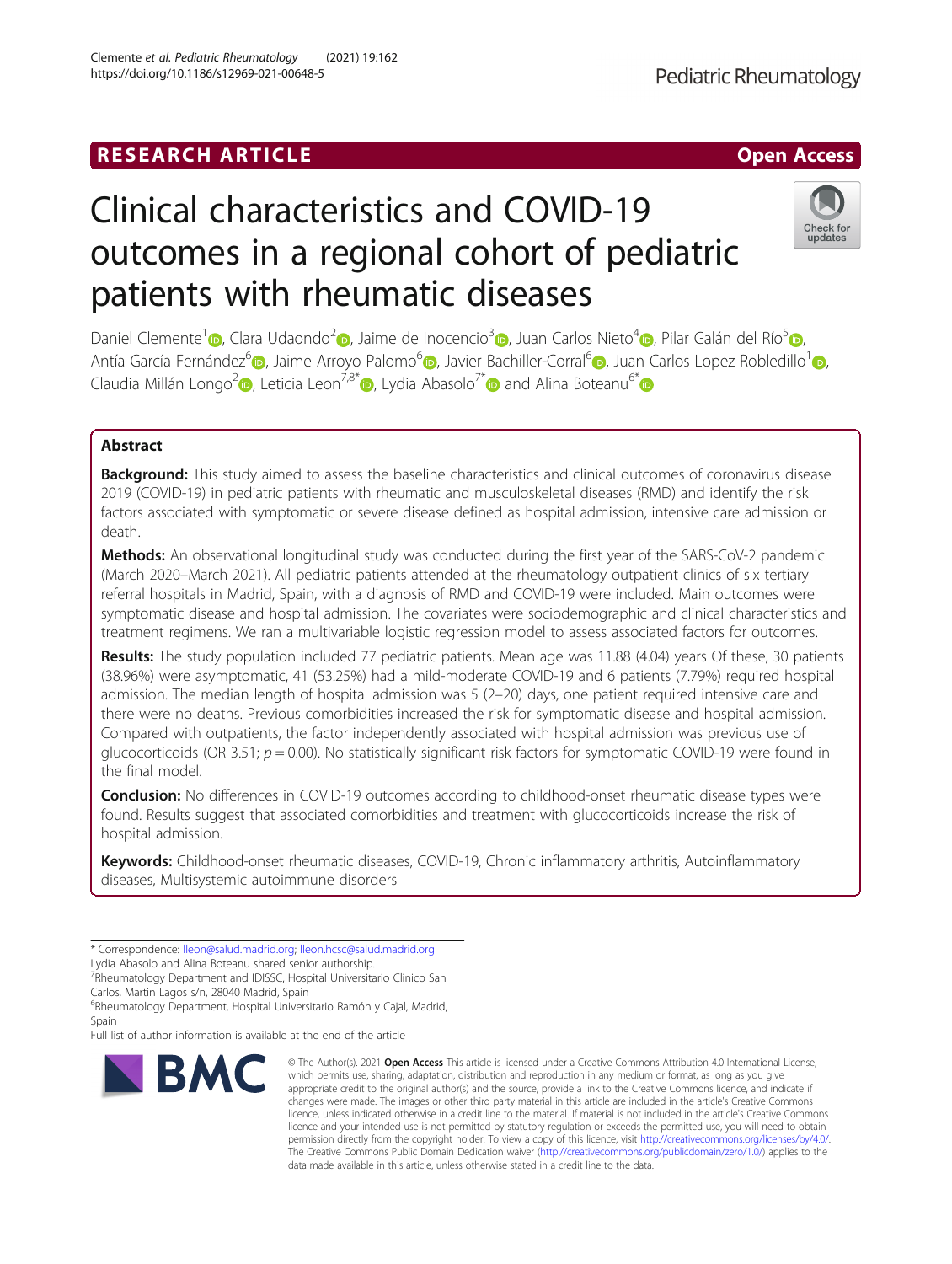#### Background

Severe acute respiratory syndrome coronavirus-2 (SARS-CoV-2) infection causes COVID-19 disease, which may present with a myriad of clinical symptoms and signs  $[1]$  $[1]$ .

Since the first confirmed case of SARS-CoV-2 infection in January 2020, the current COVID-19 outbreak has had considerable impact in Spain, especially in the Madrid region, where a higher incidence of COVID-19 cases has been recorded [\[2](#page-6-0)].

The incidence and severity of COVID-19 disease seems to be higher in patients with risk factors such as advanced age and associated comorbidities, mainly hypertension, diabetes, heart disease, and previous respiratory diseases [\[3](#page-6-0)–[5\]](#page-6-0). Autoimmune systemic disorders may be considered another risk factor for severity and COVID-19 in these patients has been associated with a higher risk of hospital admission [[6](#page-6-0)].

In contrast with infected adults, most infected children appear to have a milder clinical course, and asymptomatic infections are not uncommon [[7\]](#page-6-0). The admission rate to intensive care for pediatric patients with COVID-19 is around 2–3%, and fatal cases are rare  $(0.08\%)$  [\[8](#page-6-0), [9\]](#page-6-0).

Children may develop a multisystemic inflammatory syndrome in association with COVID-19 (MIS-C) [\[10](#page-6-0)]. However, information on the clinical course of the disease in patients with autoimmune or autoinflammatory conditions is scarce.

Regarding therapies, studies in adult patients with rheumatic and musculoskeletal diseases (RMD) have demonstrated that most synthetic and biological diseasemodifying antirheumatic drugs are not associated with worse outcomes in COVID-19. However, patients with poorly controlled active RMD or receiving treatments such as glucocorticoids may have an increased risk of both infection and severe disease [[6,](#page-6-0) [11\]](#page-6-0).

There is growing evidence that pediatric patients with autoimmune/inflammatory diseases receiving immunomodulatory therapy and with SARS-CoV-2 infection are not at a significantly increased risk of poor outcomes [[12\]](#page-6-0). Prior to this study, several small case series of COVID-19 in pediatric patients with RMD have been reported [\[13](#page-6-0), [14](#page-6-0)]. Evidence on the possible risk factors for poor outcome in pediatric patients with rheumatic disease and COVID-19 and data on outcome of hospital admissions for these patients is scarce.

Therefore, due to a paucity of research data about COVID-19 in pediatric patients with rheumatic diseases, we conducted this study to obtain a general picture of pediatric patients with RMDs and COVID-19 in the region of Madrid. Thus, the purpose was to assess the baseline characteristics and clinical outcomes of COVID-19 in pediatric patients with RMDs and

determine the risk factors associated with the development of mild, moderate or severe COVID-19.

#### Methods

The COVID-SORCOM registry is a multicenter regional registry established to analyse the clinical characteristics and outcomes of COVID-19 in patients with RMD in Madrid, Spain. Aretrospective observational study of children and adolescents with RMD included in this registry was performed, during the period March 2020– March 2021. Clinical and demographic characteristics, COVID-19 data, and outcomes of these patients were analysed.

The inclusion criteria were age < 18 years, a diagnosis of a pediatric RMD (according to ICD-10) and COVID-19 disease confirmed with a positive SARS-CoV-2 polymerase chain reaction (PCR) test, a positive rapid antigen test or detection of antibodies against SARS-CoV-2. Patients with a clinical diagnosis based only on typical symptoms and epidemiological data during the first weeks of the pandemic due to the lack of widely available diagnostic tests, were also included.

The severity of COVID-19 was defined on the basis of clinical features, laboratory testing, and chest radiograph imaging, distinguishing between asymptomatic infection and symptomatic infection (the latter was further classified as mild, moderate, severe, or critical) [\[15\]](#page-6-0). Patients with mild disease were those with symptomatic infection who did not require admission; patients with moderate disease those who required hospital admission due to symptoms, patients with severe disease were those who required intensive care, and patients with critical disease those with severe disease and a poor outcome with significant sequelae or death.

Primary outcomes analysed were presence of symptomatic COVID-19 and hospital admission.

Recorded co-variables included:

1) Sociodemographic baseline characteristics including sex, age, and RMD duration.

2) Type of RMD, classified into the following 3 groups: a) chronic inflammatory arthritis: juvenile idiopathic arthritis (JIA) (excluding the systemic subtype), enthesitis-related arthritis, and anterior chronic uveitis associated to JIA; b) multisystemic autoimmune disorders: systemic lupus erythematosus, idiopathic inflammatory myopathy, scleroderma and pediatric vasculitis and c) autoinflammatory diseases: systemic JIA, PFAPA syndrome, chronic recurrent multifocal osteomyelitis and monogenic autoinflammatory syndromes (TRAPS, CAPS, FMF, MKD).

3) Disease activity according to the attending physician's criteria (clinical remission on and off medication, low, moderate or high disease activity).

4) Baseline comorbidities.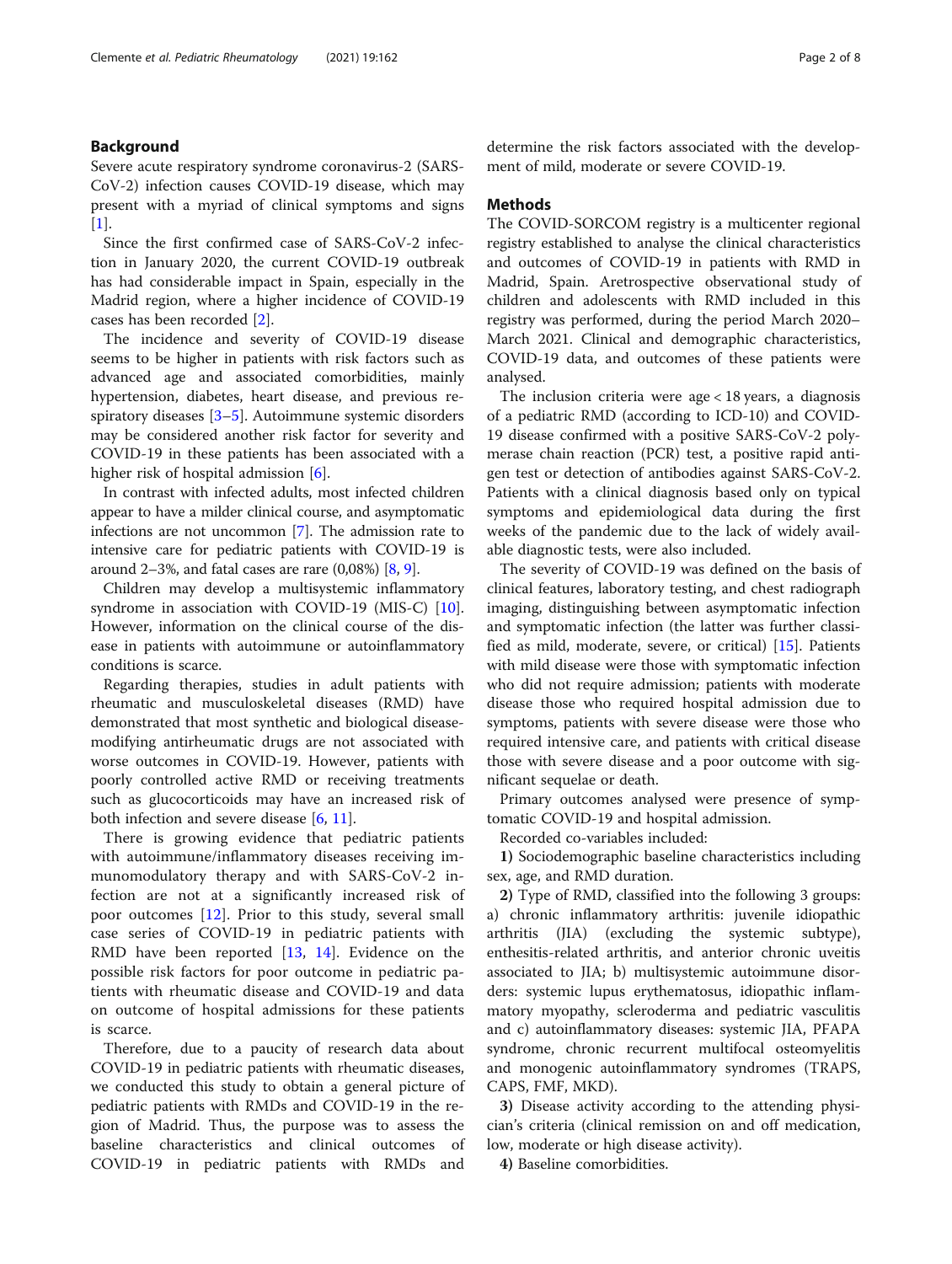5) Treatment for rheumatic disease: a) glucocorticoids (according to dose:  $0 \text{ mg}$ ,  $0-10 \text{ mg}$ ,  $> 10 \text{ mg}$ ), b) nonsteroidal anti-inflammatory drugs (NSAIDs), c) conventional synthetic disease-modifying antirheumatic drugs (csDMARDs); d) targeted synthetic/biologic DMARDs (ts/bDMARDs).

For the hospital admission episode for COVID-19, clinical, laboratory, and treatment data until discharge were recorded.

Patient characteristics were expressed as the mean and standard deviation or median and interquartile range for continuous variables; categorical variables were expressed as percentages. Characteristics of patients with asymptomatic COVID-19 and those with symptoms, including need for hospital admission were compared. Continuous variables were analysed using the Mann-Whitney U test, and discrete variables were analyzed using Fisher's exact test. Univariable logistic regression analyses were performed to assess differences between asymptomatic or symptomatic cases, hospital admissions due to COVID-19 and covariables. Multivariable logistic regression models (adjusted for age, sex) were tested in a stepwise manner to examine the possible effect of sociodemographic, clinical, and therapeutic factors on symptomatic COVID-19 and COVID-19 hospital admissions. The model also included all other variables with a  $p <$ 0.1 from the univariable regression analysis. The results were expressed as the odds ratio (OR) with 95% confidence intervals. Study data were collected and managed using REDCap electronic data capture tools hosted at SORCOM [\[16,](#page-6-0) [17\]](#page-6-0). The study was approved by the Hospital Ramon y Cajal Institutional Ethics Committee (approval number 136–20).

All analyses were performed using Stata v.13 statistical software (Stata Corp., College Station, TX, USA). A twotailed  $p$  value < 0.05 was considered statistically significant.

#### Results

#### Patient characteristics

In total, 77 pediatric patients with rheumatic diseases and COVID-19 were included in the study.

Of these, 66.23% were diagnosed with a positive SARS-CoV-2 polymerase chain reaction (PCR) test, 27.27% based on detection SARS-CoV-2 antibodies, and 6.49% had a clinical diagnosis. Fifty-five (71.43%) patients were female and the mean age of patients was 11.88 (SD 4.04) years. Mean time since diagnosis of RMD was 5.78 (SD 4.21) years and most of the patients had a diagnosis of oligoarticular or polyarticular JIA with or without associated uveitis  $(n = 42, 54.54)$ . Other diagnoses were systemic lupus erythematosus ( $n = 8$ , 10.38%), systemic JIA  $(n = 5, 6.49%)$  and monogenic autoinflammatory syndrome ( $n = 5$ , 6.49%).

Additional comorbidities included obesity (2 patients), chronic renal disease (2), asthma (1), chronic heart disease (1), previous macrophage activation syndrome (1) and a duplicated collecting system (1) (Main characteristics of pediatric patients with COVID-19 and rheumatic diseases are shown in Table [1\)](#page-3-0).

While 8 of the patients (10.53%) had high RMD activity at the time of COVID-19 diagnosis, most (89.47%) had low activity or were in clinical remission.

Prior to COVID-19 infection, only nine of the patients were taking glucocorticoids (11.68%) and 3 were taking NSAIDs on a regular basis (3.90%). Almost half of the patients were taking csDMARDs, mainly methotrexate  $(n = 26, 33.77%)$ , antimalarial agents  $(n = 7, 9.09%)$  and mycophenolate mofetil  $(n = 6, 7.79\%)$ . Over half of the patients (51.95%) were taking ts/bDMARDs, mainly anti-TNF therapy, etanercept being the most frequently prescribed drug (19.48%), followed by adalimumab (14.29%). Only one patient was taking a Janus-Kinase (JAK) inhibitor. Additionally, 3 patients were taking Angiotensin-converting-enzyme (ACE) inhibitors and two were on oral anticoagulation agents.

#### COVID-19 outcomes

Of the 77 patients, 47 had at least one COVID-19 related symptom (mainly fever, headache or cough), while 30 patients were asymptomatic. Symptomatic patients were older (14 [8.5–16] vs 12 [9.5–15]) than asymptomatic ones, without significant differences. No patients were diagnosed with the pediatric multisystemic inflammatory syndrome. Overall, 81.52% of patients maintained all their immunosuppressive treatment without changes. Around 20% of patients went to the emergency room due to their symptoms.

Patients with multisystemic autoimmune disorders were more frequently symptomatic due to COVID-19 (71.4% with symptoms), followed by those with autoinflammatory diseases (66.6%). However, there were no significant differences between RMD groups regarding symptomatic disease.

As shown in Table [2,](#page-4-0) most patients had mild disease, with fever as the most prevalent symptom. No patients had critical disease. Six patients required hospital admission (7.79% of all patients), with a median of 5 days duration (IQR 2–20) and one patient required pediatric intensive care. In each RMD diagnostic category there were two cases of hospital admission. Half of the admitted patients were on bDMARDS (2 on Infliximab, 1 on Canakinumab) (the sociodemographic and clinical characteristics of these patients are described in Table [3](#page-4-0)).

The only patient who required admission to a Pediatric Intensive Care Unit had a recent diagnosis of systemic JIA, was on treatment with Canakinumab and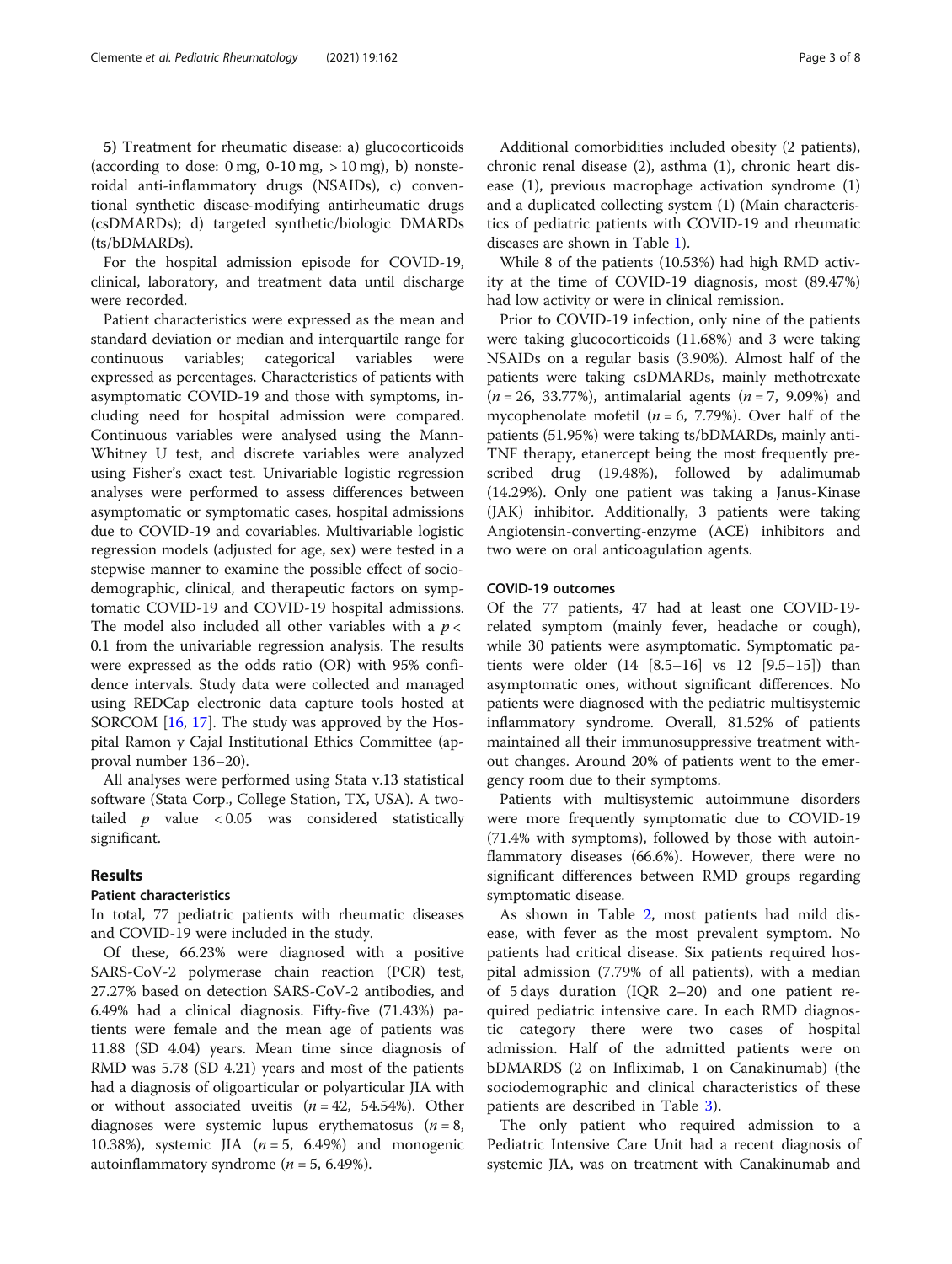| Variable                                      | <b>RMD COVID-19</b><br>patients<br>$n = 77$ | RMD COVID-19 symptomatic<br>patients<br>$n = 47$ | RMD COVID-19 asymptomatic<br>patients<br>$n = 30$ | p<br>value* |
|-----------------------------------------------|---------------------------------------------|--------------------------------------------------|---------------------------------------------------|-------------|
| Women, n (%)                                  | 55 (71.43)                                  | 31 (65.95)                                       | 24 (80)                                           | 0.20        |
| Age, mean (SD), years                         | 11.88 (4.04)                                | 12.04 (4.22)                                     | 11.63(3.81)                                       | 0.53        |
| Clinical remission, n (%)                     | 52 (67.53)                                  | 28 (59.57)                                       | 24 (80)                                           | 0.37        |
| Comorbidities                                 | 8 (10.39)                                   | 8 (17.02)                                        | $\mathbf 0$                                       | 0.02        |
| Diagnosis, n (%)                              |                                             |                                                  |                                                   | 0.53        |
| Chronic inflammatory arthritis                |                                             |                                                  |                                                   |             |
| Oligoarticular JIA                            | 21 (27.27)                                  | 9(19.14)                                         | 12(40)                                            |             |
| Oligoarticular JIA with associated<br>uveitis | 9(11.69)                                    | 5(10.63)                                         | 4(13.33)                                          |             |
| Polyarticular JIA                             | 12 (15.58)                                  | 8 (17.02)                                        | 4(13.33)                                          |             |
| Enthesitis-related arthritis                  | 4(5.19)                                     | 3(6.38)                                          | 1(3.33)                                           |             |
| Idiopathic uveitis                            | 2(2.60)                                     | 2(4.25)                                          | 0                                                 |             |
| Multisystemic autoimmune disorders            |                                             |                                                  |                                                   |             |
| Systemic lupus erythematosus                  | 8 (10.38)                                   | 6(12.76)                                         | 2(6.66)                                           |             |
| Scleroderma                                   | 1(1.30)                                     | 1(2.12)                                          | $\overline{0}$                                    |             |
| Idiopathic inflammatory myopathy              | 3(3.90)                                     | 2(4.25)                                          | 1(3.33)                                           |             |
| Pediatric vasculitis                          | 2(2.60)                                     | 1(2.12)                                          | 1(3.33)                                           |             |
| Autoinflammatory diseases                     |                                             |                                                  |                                                   |             |
| Systemic JIA                                  | 5(6.49)                                     | 4(8.51)                                          | 1(3.33)                                           |             |
| Chronic recurrent multifocal<br>osteomyelitis | 3(3.90)                                     | 2(4.25)                                          | 1(3.33)                                           |             |
| PFAPA syndrome                                | 2(2.60)                                     | 2(4.25)                                          | $\mathbf 0$                                       |             |
| Monogenic autoinflammatory<br>syndrome        | 5(6.49)                                     | 2(4.25)                                          | 3(10)                                             |             |
| Rheumatic disease treatment, n (%)            |                                             |                                                  |                                                   |             |
| NSAIDs, n (%)                                 | 3(3.90)                                     | 2(4.25)                                          | 1(3.33)                                           | 0.99        |
| Glucocorticoids, n (%)                        | 9(11.69)                                    | 7 (14.89)                                        | 2(6.66)                                           | 0.46        |
| csDMARDs <sup>a</sup> , n (%)                 | 35 (45.45)                                  | 22 (46.80)                                       | 13 (43.33)                                        | 0.81        |
| Ts/bDMARDsb, n (%)                            | 40 (51.95)                                  | 24 (51.05)                                       | 16 (53.33)                                        | 0.99        |

<span id="page-3-0"></span>

| <b>Table 1</b> Baseline sociodemographic and clinical characteristics of pediatric patients with COVID-19 and rheumatic diseases |  |
|----------------------------------------------------------------------------------------------------------------------------------|--|
|----------------------------------------------------------------------------------------------------------------------------------|--|

Abbreviations: CI Confidence Interval, SD standard deviation, JIA Juvenile idiopathic arthritis, NSAIDs Non-steroidal anti-inflammatory drugs, csDMARD Conventional synthetic disease-modifying anti rheumatic drugs, Ts/bDMARDs target synthetic/biologic disease-modifying anti rheumatic drug; <sup>a</sup> Methotrexate (n = 26), Hydroxychloroquine (n = 7), leflunomide (n = 2), Mycophenolate (n = 6), Azathioprine (n = 1), Cyclophosphamide (n = 1), Colchicine (n = 1). <sup>b</sup>Adalimumab (n = 11) Tocilizumab (n = 4), Canakinumab (n = 3), Etanercept (n = 15), Infliximab (n = 4), Rituximab (n = 1), Sarilumab (n = 1), Tofacitinib (n = 1)  $*$   $p < 0.05$ 

glucocorticoids (> 10 mg prednisone/day), and had associated comorbidities. This patient developed pneumonia and a pleural effusion and was treated with antibiotic therapy and lopinavir/ritonavir. A catheter-associated right iliac vein appeared as a probably multifactorial complication. A few days later The patient's condition improved after a few days and the recovery was complete at discharge.

No laboratory or imaging tests were performed for asymptomatic and mildly symptomatic patients and none received specific treatment for COVID-19.

#### Multivariable model for symptomatic infection

The multivariable logistic regression model for symptomatic infection was adjusted for age, sex and previous comorbidities. None of the variables included in the final model were associated with a statistically significant result. Comorbidities dropped from the final model because predict failure perfectly. Exposure to DMARDs [biological (OR: 1.02 [0.34–3.09];  $p = 0.95$ ) or synthetic (OR: 1.24 [0.44–3.46];  $p = 0.67$ ]), and exposure to glucocorticoids (OR: 1.27 [0.47–3.47];  $p = 0.62$ )), did not achieve statistical significance and was not analysed in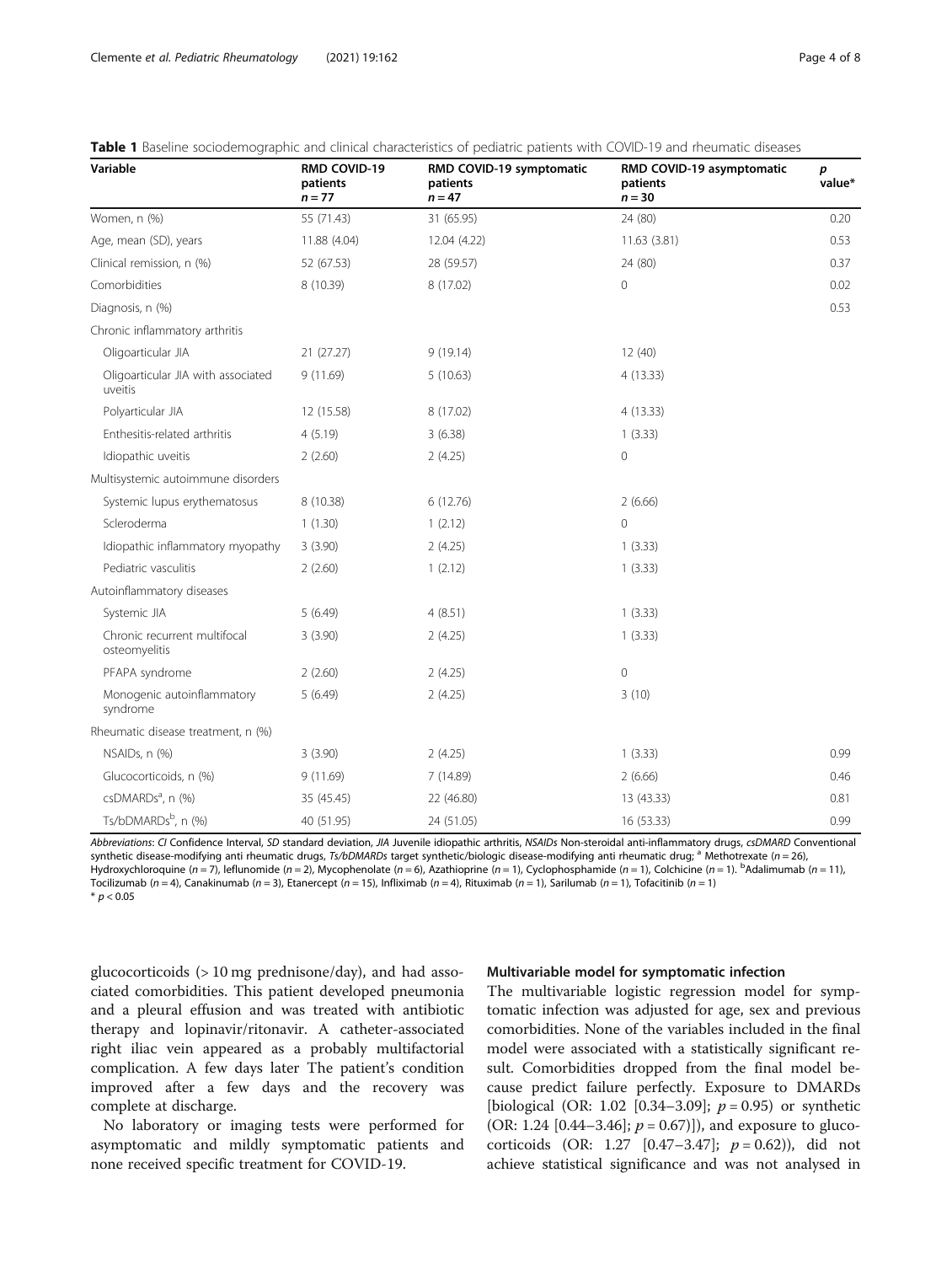<span id="page-4-0"></span>Table 2 Characteristics of patients with symptomatic COVID-19 symptoms

| Variable                           | <b>RMD Covid-19 patients</b><br>$n = 47$ |
|------------------------------------|------------------------------------------|
| Women, n (%)                       | 31 (65.95)                               |
| Age, mean (SD), years              | 12.04 (4.22)                             |
| Activity of the RMD, n (%)         |                                          |
| Mild                               | 41 (87.23)                               |
| Moderate                           | 5(10.63)                                 |
| Severe                             | 1(2.12)                                  |
| COVID-19 symptoms, n (%)           |                                          |
| Dyspnea                            | 2(4.25)                                  |
| Fatigue                            | 10 (21.27)                               |
| Chest pain                         | 5(10.63)                                 |
| Cough                              | 17 (36.17)                               |
| Abdominal pain                     | 2(4.25)                                  |
| Diarrhoea/vomiting                 | 10 (21.27)                               |
| Fever                              | 45 (95.74)                               |
| Anosmia                            | 10 (21.27)                               |
| Dysgeusia                          | 12 (25.53)                               |
| Joint pain                         | 8 (17.02)                                |
| Headache                           | 20 (42.55)                               |
| Odynophagia                        | 16 (34.04)                               |
| Hospital admission required, n (%) | 6 (12.76)                                |

Abbreviations: SD standard deviation, RMD rheumatic and musculoskeletal diseases

|  | Table 3 Characteristics of admitted patients with COVID-19 |  |  |  |  |  |
|--|------------------------------------------------------------|--|--|--|--|--|
|--|------------------------------------------------------------|--|--|--|--|--|

| Variable                                            | COVID-19 admitted<br>patients<br>$n = 6$ |
|-----------------------------------------------------|------------------------------------------|
| Women, n (%)                                        | 5(83.33)                                 |
| Age, median (IQR), years                            | $14.5(4-16)$                             |
| Diagnosis, n (%)                                    |                                          |
| Systemic JIA                                        | 1(16.6)                                  |
| Oligoarticular JIA with associated<br>uveitis       | 2(28.8)                                  |
| Systemic lupus erythematosus                        | 1(16.6)                                  |
| Vasculitis                                          | 1(16.6)                                  |
| Autoinflammatory syndrome                           | 1(16.6)                                  |
| COVID-19-related treatments during admission, n (%) |                                          |
| Hydroxychloroquine                                  | 1(16.6)                                  |
| Glucocorticoids                                     | 2(28.8)                                  |
| Azithromycin                                        | 1(16.6)                                  |
| Lopinavir/ritonavir                                 | 1(16.6)                                  |
| Admission duration, median (IQR), (days)            | $5(2-15)$                                |

Abbreviations: IQR interquartile range, JIA Juvenile idiopathic arthritis

the final model. Although, long-term treatment with antimalarials seemed to be protective, significance was not demonstrated in the final model (OR: 0.11 [0.007–1.88];  $p = 0.13$ . (Table [4\)](#page-5-0).

#### Multivariable model for hospital admission

In the multivariable logistic regression model adjusted for hospital admission, exposure to higher doses of glucocorticoids was the only variable associated with a higher odds of hospital admission. Exposure to DMAR Ds, -regardless of whether they were biological (OR: 1.97 [0.23–16.57];  $p = 0.53$  or synthetic (OR: 1.20 [0.15– 9.56];  $p = 0.86$ -, did not reach statistical significance in the final model. Comorbidities were not analysed in the final model (OR: 3.45 [0.41–28.48];  $p = 0.25$ ). (Table [4\)](#page-5-0).

### **Discussion**

This study conducted at six tertiary care referral hospitals presents the baseline characteristics and outcomes of pediatric patients with rheumatic diseases infected with SARS-CoV-2, contributing to the current knowledge in this area.

In the COVID-SORCOM registry, the majority (61%) of pediatric patients with RMD and COVID-19 had symptomatic infections. Fever, headache and cough were the predominant clinical features at presentation, with similar rates to those observed in a recent international, multicenter study of pediatric COVID-19 [\[18\]](#page-6-0).

Presence of comorbidities was associated with an increased likelihood of symptomatic COVID-19 in patients with RMD, although under 8% of the patients required hospital admission.

Data from this study also reflect the uncertainties regarding treatment options for COVID-19 with different protocols emerging as knowledge of the disease progressed. In general, admitted patients received few experimental treatments for COVID-19 and in almost all cases symptoms resolved without serious or chronic complications. Patients exposed to disease-modifying agents did not appear to be at higher risk of severe disease or hospital admission due to COVID-19. However, results suggest that pediatric patients with RMD and chronic prior exposure to glucocorticoids have a greater risk of hospital admission, regardless of other factors. Although the number of patients in this study was limited, results are similar to data reported in adult patients with RMD and COVID-19 [[6,](#page-6-0) [11\]](#page-6-0). Interpretation of data on glucocorticoid use may be challenging, as pediatric rheumatologists generally aim to maintain the lowest possible doses and patients with higher doses usually have more severe disease and/or higher disease activity.

The possibility of a less favorable outcome of COVID-19 in patients taking rituximab has recently been discussed [\[19](#page-6-0)–[21\]](#page-7-0). In this cohort, only one patient with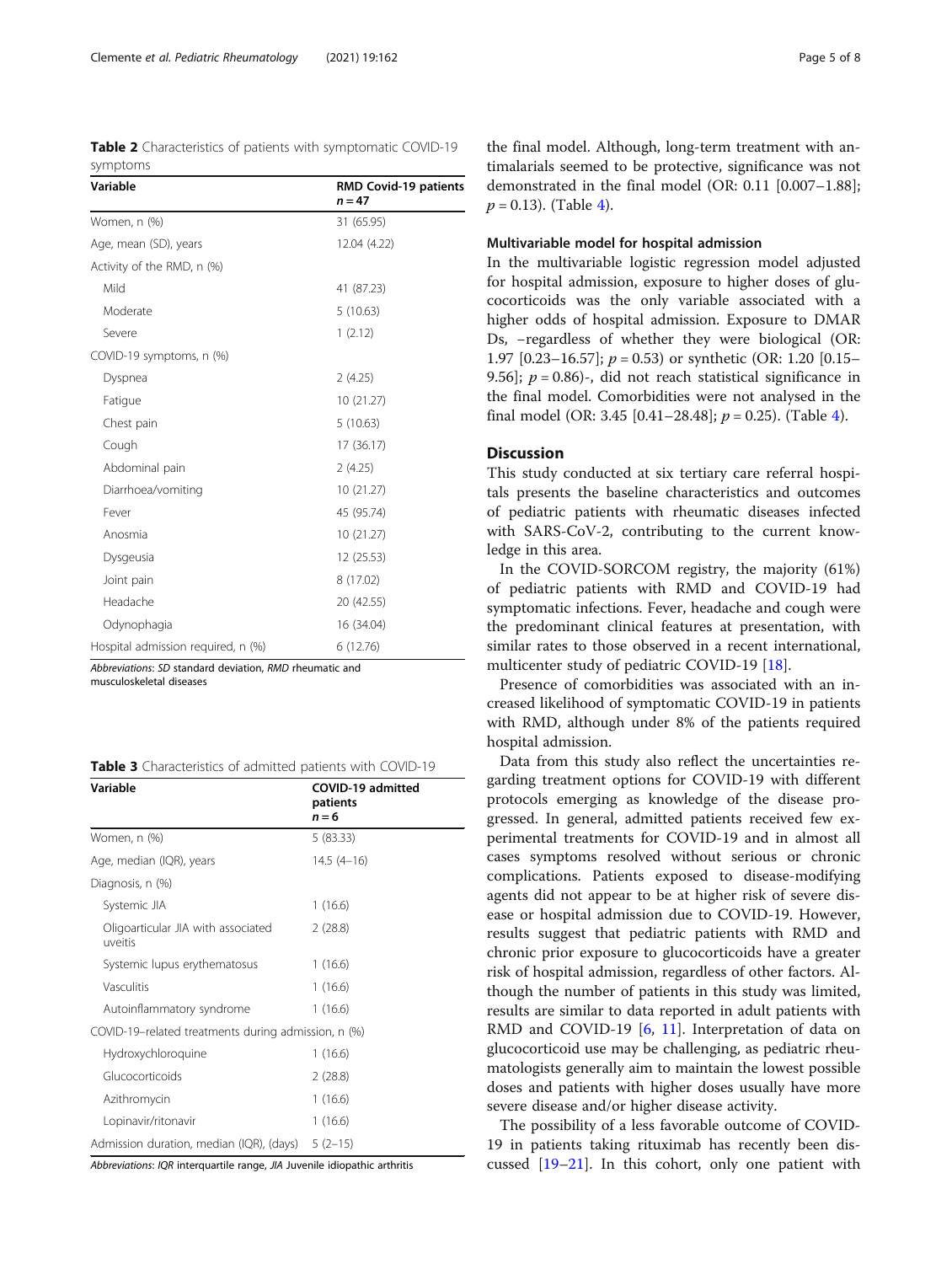<span id="page-5-0"></span>Table 4 Multivariable logistic regression models. Associated factors for symptomatic infection and hospital admission

|                                                                                 | Symptomatic infection<br>Odd ratio (95% CI) | <b>Hospital Admission</b><br>Odd ratio (95% CI) |
|---------------------------------------------------------------------------------|---------------------------------------------|-------------------------------------------------|
| Age                                                                             | 1.04 (0.91 to 1.20)                         | 1.06 (0.78 to 1.46)                             |
| Sex                                                                             | 2.03 (0.65 to 6.34)                         | $0.38$ (0.03 to 4.15)                           |
| Diagnosis: Multisystemic autoimmune disorders vs chronic inflammatory arthritis | 1.55 (0.38 to 6.27)                         | 2.09 (0.19 to 22.01)                            |
| Diagnosis: Autoinflammatory diseases vs chronic inflammatory arthritis          | 1.42 (0.33 to 6.09)                         | 3.30 (0.16 to 66.15)                            |
| Glucocorticoids <sup>a</sup>                                                    | 1.27 (0.47 to 3.47)                         | 3.51 (1.04 to 11.84)*                           |

<sup>a</sup> prior COVID-19 exposure

 $* n < 0.05$ 

systemic lupus erythematosus had received rituximab in the 3 months prior to infection and, although presentation was with symptomatic disease, hospital admission was not required. This patient was also on hydroxychloroquine and mycophenolate mofetil, and the latter was discontinued until complete recovery from SARS-CoV-2 infection.

Although available data have shown that COVID-19 in children with RMD undergoing immunomodulatory treatment is not usually associated with severe disease, conventional clinical practice includes temporary interruption of immunomodulatory treatment when there is a concomitant infection [\[22](#page-7-0)]. In this cohort, most physicians maintained immunomodulatory treatment in patients with asymptomatic infections. Also, in most patients with symptomatic COVID-19, DMARDs (biological or synthetic) were maintained. Due to uncertainty, during the first wave the proportion of treatments which were discontinued was higher, but after this period, treatment was only stopped in very few cases. There is no evidence that continuing DMARDs during COVID-19 can alter the clinical course of SARS-CoV-2 infection and the benefits of keeping the disease inactive outweigh the risks [[19,](#page-6-0) [22](#page-7-0), [23](#page-7-0)].

The type of RMD seems to play an important role in the probability of hospital admission in adult patients and COVID-19, and patients with systemic autoimmune conditions seem to have the highest risk compared to patients with chronic inflammatory arthritis [[6,](#page-6-0) [18](#page-6-0)]. However, this was not observed in the current pediatric population and a higher risk for any of the outcomes was not demonstrated.

No patients who required admission developed associated complications, except for an adolescent female with systemic lupus erythematosus and secondary antiphospholipid syndrome who had an episode of deep vein thrombosis of a lower limb. Thrombotic complications seem very uncommon in children with SARS-CoV-2, however, in adolescents with previous thrombotic risk factors thromboprophylaxis must be considered [[24\]](#page-7-0).

A large majority of children with asymptomatic disease were in remission. This reflects the importance of keeping the disease under control to avoid symptomatic

COVID-19. Patients with high or moderate disease activity may be at greater risk for infections, including SARS- $CoV-2$ .

The strengths of the study include the comprehensive analysis of pediatric patients with RMD and COVID-19 during the peak of the pandemic. All data were entered by the patients´ own rheumatology healthcare providers, the registry collects information on specific RMD diagnoses and includes cases from the major pediatric rheumatology units in Madrid suggesting that these findings may be more representative than single-centre studies..

However, the COVID-SORCOM registry is voluntary and does not capture all cases of COVID-19 in pediatric patients with RMD. This approach to data collection places limitations on causal conclusions and temporal relationships and therefore only limited inferences may be made based on these results. Due to the database design and inherent reporting bias the data may not be used to analyse the incidence of COVID-19 in this patient population.

Although the limited sample size makes this a descriptive study with exploratory analyses, detailed information on this population may be obtained. Preliminary results are in line with data published in the adult population with RMD, and may assist with the decision-making process and patient monitoring. Although further studies are required, children with RMD and/or receiving immunomodulatory therapies do not appear to have a significantly increased risk for severe COVID-19 and preventive measures should be similar to those recommended for the general population [[22](#page-7-0), [25](#page-7-0)].

In conclusion, overall outcomes in children and adolescents with RMD appear to be generally favorable, and most patients have non-severe infections. Rarely, COVID-19 may be severe in children and comorbidities and the use of glucocorticoids could be considered risk factors in the RMD pediatric population as well as in adults.

#### Conclusions

Overall, no differences in COVID-19 outcomes in pediatric patients according to type of childhood-onset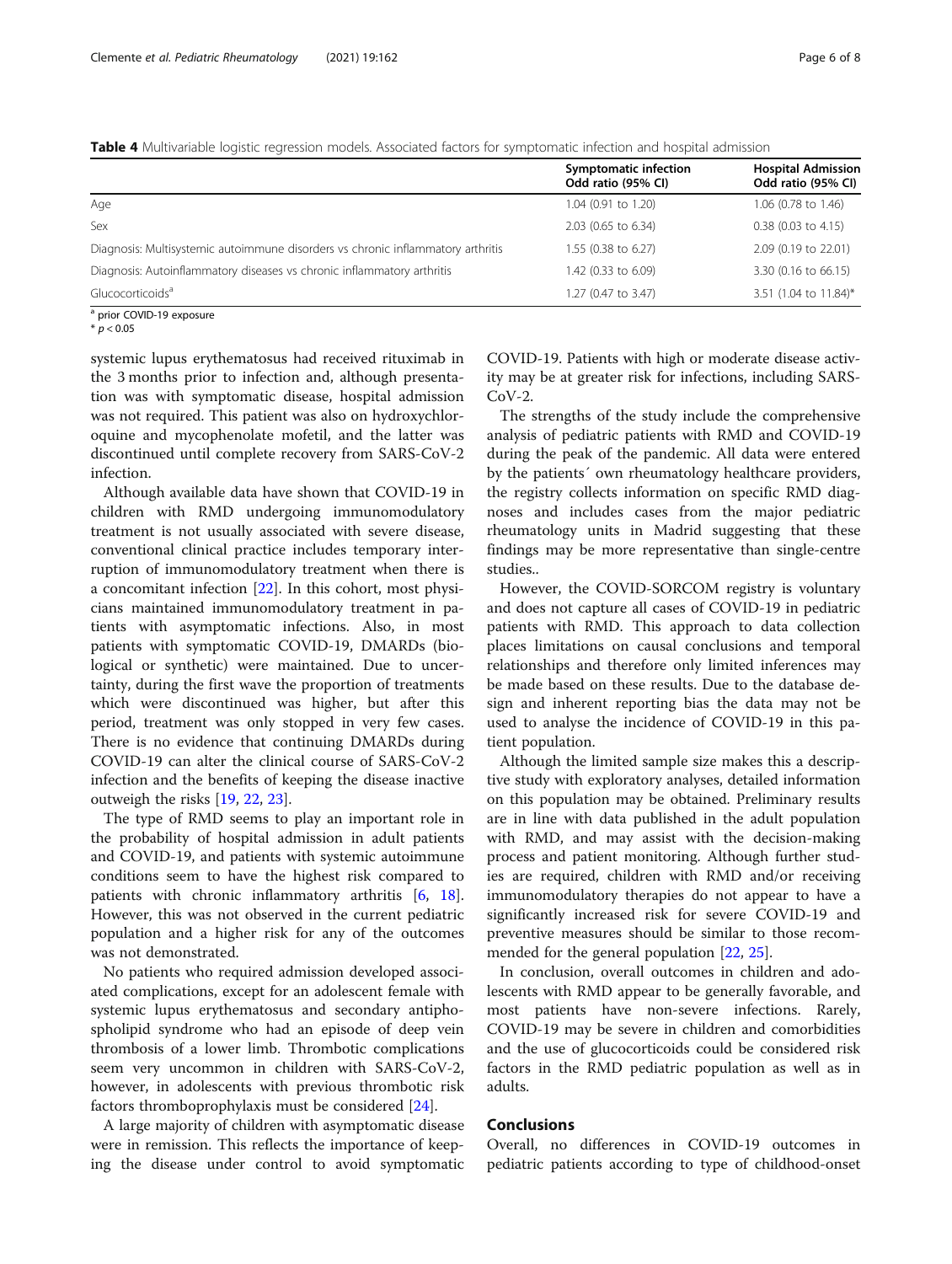<span id="page-6-0"></span>rheumatic disease were found. Some factors may increase the likelihood of complicated symptomatic infection and hospital admission. In this clinical registry, results were in concordance with data reported elsewhere in adult patients with RMD and COVID-19, and special caution should be exerted in patients with thrombotic risk, with comorbidities or with previous exposure to corticosteroids. This study provides novel results in childhood-onset rheumatic disease patients regarding susceptibility to moderate-severe COVID-19.

#### Abbreviations

ACE: Angiotensin-converting-enzyme inhibitors; CAPS: Cryopyrin-associated periodic syndrome; COVID-19: Coronavirus disease 2019; DMARD: Diseasemodifying anti-rheumatic drug; csDMARDs: Classic DMARDs; ts/ bDMARDs: Targeted synthetic or biologic DMARDs; FMF: Familial Mediterranean fever; JAK: Janus-Kinase; JIA: Juvenile idiopathic arthritis; HIDS: Hyperimmunoglobulin-D syndrome; IQR: Interquartile Range; MIS-C: Multisystem inflammatory syndrome in children; MKD: Mevalonate kinase deficiency; NSAID: Nonsteroidal anti-inflammatory drugs; PCR: Polymerase chain reaction; PFAPA: Periodic fever, adenopathy, pharyngitis and aphthous stomatitis; RMD: Rheumatic and musculoskeletal diseases; SARS: Severe acute respiratory syndrome; TNF: Tumor necrosis factor; TRAPS: TNF- receptor associated periodic syndrome

#### Acknowledgements

We wish to thank all rheumatology providers who entered data into the registry.

#### Authors' contributions

DC and LL wrote the manuscript, which was critically revised by AB, JB and LA. All authors contributed to manuscript revisions and read and approved the submitted version.

#### Funding

None funding.

#### Availability of data and materials

The datasets generated and analyzed for the present study are available from the corresponding author on reasonable request.

#### **Declarations**

#### Ethics approval and consent to participate

The study was approved by the Hospital Ramon y Cajal Institutional Ethics Committee (approval number 136–20).

#### Consent for publication

The final manuscript has been read and approved by all authors.

#### Competing interests

The authors declare that they have no competing interests.

#### Author details

<sup>1</sup> Pediatric Rheumatology Unit, Hospital Infantil Universitario Niño Jesús, Madrid, Spain. <sup>2</sup>Pediatric Rheumatology Department, Hospital Universitario La Paz, Madrid, Spain. <sup>3</sup>Pediatric Rheumatology Department, Hospital Universitario 12 de Octubre, Madrid, Spain. <sup>4</sup>Rheumatology Department, Hospital Universitario Gregorio Marañon, Madrid, Spain. <sup>5</sup>Rheumatology Department, Hospital Universitario de Fuenlabrada, Madrid, Spain. <sup>6</sup>Rheumatology Department, Hospital Universitario Ramón y Cajal, Madrid, Spain. <sup>7</sup> Rheumatology Department and IDISSC, Hospital Universitario Clinico San Carlos, Martin Lagos s/n, 28040 Madrid, Spain. <sup>8</sup>Health Sciences Faculty, Universidad Camilo Jose Cela, Madrid, Spain.

Received: 26 May 2021 Accepted: 14 November 2021 Published online: 27 November 2021

#### References

- 1. Fernandez-Gutierrez B. COVID-19 with pulmonary involvement. An autoimmune disease of known cause. Reumatol Clin [internet]. 2020;16(4): 253–4. [https://doi.org/10.1016/j.reuma.2020.04.001.](https://doi.org/10.1016/j.reuma.2020.04.001)
- 2. Pollán M, Pérez-Gómez B, Pastor-Barriuso R, Oteo J, Hernán MA, Pérez-Olmeda M, et al. Prevalence of SARS-CoV-2 in Spain (ENE-COVID): a nationwide, population-based seroepidemiological study. Lancet. 2020; 396(10250):535–44.
- 3. Jordan RE, Adab P, Cheng KK. Covid-19: risk factors for severe disease and death. BMJ [Internet]. 2020;368(March):1–2. [https://doi.org/10.1136/bmj.m11](https://doi.org/10.1136/bmj.m1198) [98.](https://doi.org/10.1136/bmj.m1198)
- 4. Chen N, Zhou M, Dong X, Qu J, Gong F, Han Y, et al. Epidemiological and clinical characteristics of 99 cases of 2019 novel coronavirus pneumonia in Wuhan, China: a descriptive study. Lancet [Internet]. 2020;395(10223):507– 13. [https://doi.org/10.1016/S0140-6736\(20\)30211-7.](https://doi.org/10.1016/S0140-6736(20)30211-7)
- 5. Wang Q, Liu J, Shao R, Han X, Su C, Lu W. Risk and clinical outcomes of COVID-19 in patients with rheumatic diseases compared with the general population: a systematic review and meta-analysis. Rheumatol Int [Internet]. 2021. [https://doi.org/10.1007/s00296-021-04803-9.](https://doi.org/10.1007/s00296-021-04803-9)
- 6. Freites Nuñez DD, Leon L, Mucientes A, Rodriguez-Rodriguez L, Font Urgelles J, Madrid García A, et al. Risk factors for hospital admissions related to COVID-19 in patients with autoimmune inflammatory rheumatic diseases. Ann Rheum Dis. 2020;79(11):1393–9.
- 7. Lu X, Zhang L, Du H, et al. SARS-CoV-2 Infection in Children. N Engl J Med. 2020;382(17):1663–5. <https://doi.org/10.1056/NEJMc2005073>.
- Zimmermann P, Curtis N. COVID-19 in children, pregnancy and neonates: a review of epidemiologic and clinical features. Pediatr Infect Dis J. 2020;39(6): 469–77.
- 9. Liguoro I, Pilotto C, Bonanni M, Ferrari ME, Pusiol A, Nocerino A, et al. SARS-COV-2 infection in children and newborns: a systematic review. Eur J Pediatr. 2020;179(7):1029–46.
- 10. Rubens JH, Akindele NP, Tschudy MM, Sick-Samuels AC. Acute covid-19 and multisystem inflammatory syndrome in children. BMJ. 2021;372:1–6.
- 11. Gianfrancesco M, Hyrich KL, Hyrich KL, Al-Adely S, Al-Adely S, Carmona L, et al. Characteristics associated with hospitalisation for COVID-19 in people with rheumatic disease: data from the COVID-19 global rheumatology Alliance physician-reported registry. Ann Rheum Dis. 2020;79(7):859–66.
- 12. Janda A, Schuetz C, Canna S, Gorelik M, Heeg M, Minden K, et al. Therapeutic approaches to pediatric COVID-19: an online survey of pediatric rheumatologists. Rheumatol Int [internet]. 2021;(0123456789). [https://doi.](https://doi.org/10.1007/s00296-021-04824-4) [org/10.1007/s00296-021-04824-4.](https://doi.org/10.1007/s00296-021-04824-4)
- 13. Surrey R, Hospitals C. Letter to Editor Rheumatology Letter to Editor. Rheumatology. 2017;35:25–6.
- 14. Villacis-Nunez DS, Rostad CA, Rouster-Stevens K, Khosroshahi A, Chandrakasan S, Prahalad S. Outcomes of COVID-19 in a cohort of pediatric patients with rheumatic diseases. Pediatr Rheumatol. 2021;19(1):1–8.
- 15. Dong Y, Mo X, Hu Y, Qi X, Jiang F, Jiang Z, Tong S. Epidemiology of COVID-19 Among Children in China. Pediatrics. 2020;145(6):e20200702. [https://doi.](https://doi.org/10.1542/peds.2020-0702) [org/10.1542/peds.2020-0702](https://doi.org/10.1542/peds.2020-0702).
- 16. Harris PA, Taylor R, Thielke R, Payne J, Gonzalez N, Conde JG. Research electronic data capture (REDCap)-a metadata-driven methodology and workflow process for providing translational research informatics support. J Biomed Inform. 2009;42(2):377–81.
- 17. Harris PA, Taylor R, Minor BL, Elliott V, Fernandez M, O'Neal L, McLeod L, Delacqua G, Delacqua F, Kirby J, Duda SN; REDCap Consortium. The REDCap consortium: Building an international community of software platform partners. J Biomed Inform. 2019;95:103208. [https://doi.org/10.1016/j.jbi.201](https://doi.org/10.1016/j.jbi.2019.103208) [9.103208.](https://doi.org/10.1016/j.jbi.2019.103208)
- 18. Götzinger F, Santiago-García B, Noguera-Julián A, Lanaspa M, Lancella L, Calò Carducci FI, et al. COVID-19 in children and adolescents in Europe: a multinational, multicentre cohort study. Lancet Child Adolesc Heal. 2020; 4(9):653–61.
- 19. Nuño L, Novella Navarro M, Bonilla G, Franco-Gómez K, Aguado P, Peiteado D, et al. Clinical course, severity and mortality in a cohort of patients with COVID-19 with rheumatic diseases. Ann Rheum Dis. 2020;79(12):1659–61.
- 20. Bachiller-Corral J, Boteanu A, Garcia-Villanueva MJ, de la Puente C, Revenga M, Diaz-Miguel MC, et al. Risk of severe coronavirus infection (COVID-19) in